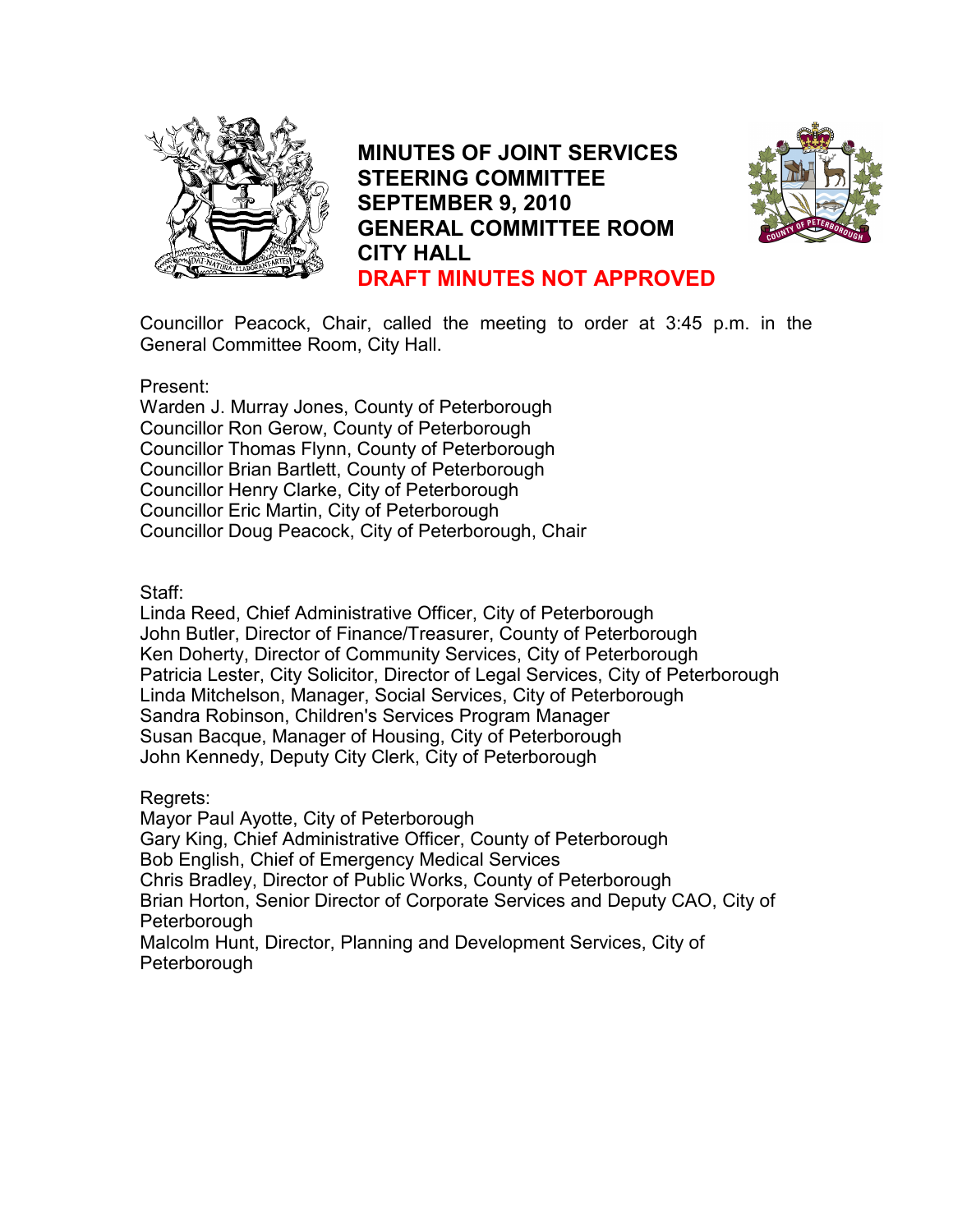## Minutes of the Meeting of April 8, 2010

Moved by Councillor Martin, seconded by Warden Jones

### That the minutes of the meeting of April 8, 2010, be approved.

"CARRIED"

### Minutes for Information

Moved by Councillor Gerow, seconded by Councillor Martin

### That the AHAC (Affordable Housing Action Committee) minutes of April 13, 2010 and May 11, 2010 be received as presented.

"CARRIED"

#### Disclosure of Interest

There were no disclosures of interest.

### Consent Agenda

Moved by Councillor Martin, seconded by Councillor Clarke

### That Items 4, 7, 8 and 9 be approved as part of the Consent Agenda.

"CARRIED"

### Report CSSSJSSC10-005 Early Learning Update Ken Doherty, Director of Community Services, City of Peterborough

Moved by Councillor Martin, seconded by Councillor Clarke

That the Joint Services Steering Committee endorse the recommendation outlined in Report CSSSJSSC10-005 dated September 9, 2010, of the Director of Community Services, as follows:

That the Early Learning Update Report be received.

"CARRIED"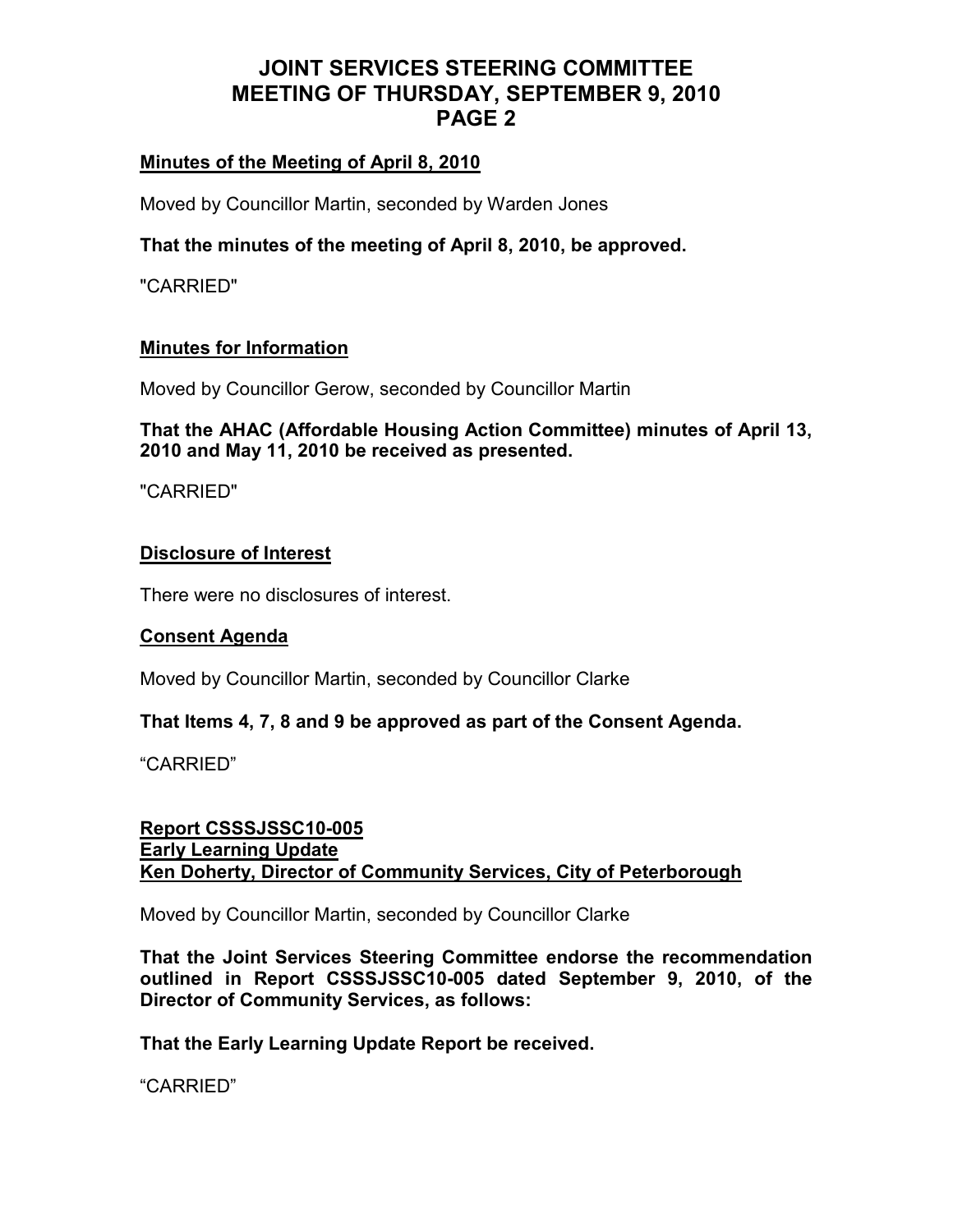### Report PLHDJSSC10-02 Housing is Fundamental 2010 – Information Report Malcolm Hunt, Director of Planning and Development Services, City of Peterborough

Moved by Councillor Martin, seconded by Councillor Clarke

That Joint Services Steering Committee approve the recommendation outlined in Report PLHDJSSC10-02 dated September 9, 2010, of the Director of Planning and Development Services, as follows:

That the report "Housing is Fundamental 2010" of the Affordable Housing Action Committee (AHAC) be received for information.

"CARRIED"

## Report PLHDJSSC10-03 A New Short-Term Rent Support Program Malcolm Hunt, Director of Planning and Development Services, City of Peterborough

Moved by Councillor Martin, seconded by Councillor Clarke

That Joint Services Steering Committee approve the recommendation outlined in Report PLHDJSSC10-03 dated September 9, 2010, of the Director of Planning and Development Services, as follows:

The Report PLHDJSSC10-03 be received for information.

"CARRIED"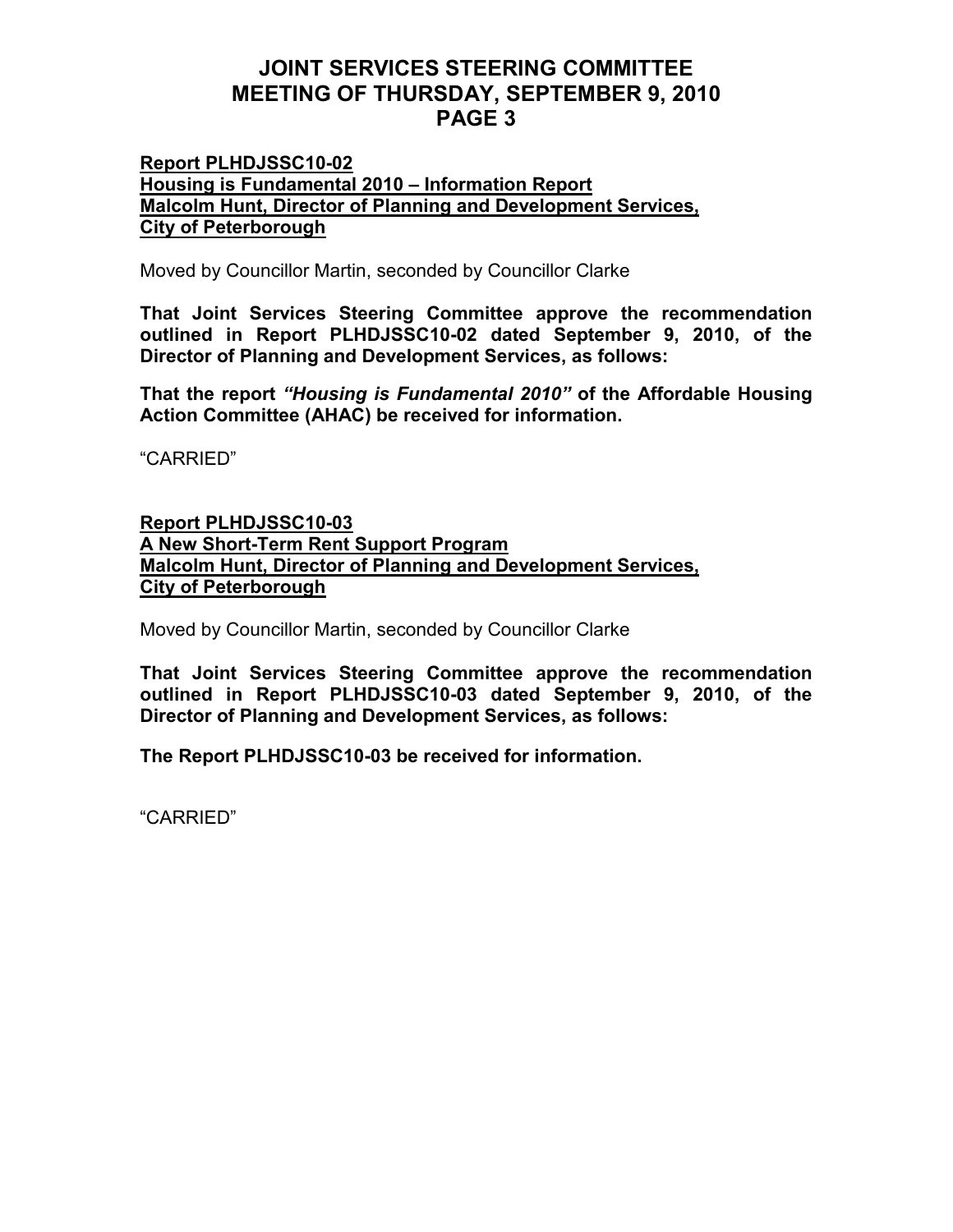### Correspondence from the Ontario Ministry of Education and the Ministry of Children and Youth Services

Moved by Councillor Martin, seconded by Councillor Clarke

That the correspondence from the Ontario Ministry of Education and the Ministry of Children and Youth Services regarding the passing of the Full-Day Early Learning Statute Law Amendment Act, 2010 that amends the Education Act to mandate that all school boards offer full-day learning for four· and five-year-olds, including the integrated before·and after school programs be received for information.

"CARRIED"

### Report CSSSJSSC10-006 Discretionary Benefit Update Ken Doherty, Director of Community Services, City of Peterborough

Moved by Councillor Martin, seconded by Councillor Clarke

That the Joint Services Steering Committee endorse the recommendation outlined in Report CSSSJSSC10-006 dated September 9, 2010, of the Director of Community Services, as follows:

That the report be received.

"CARRIED"

### Report CSSSJSSC10-007 Report Highlights of Social Services Program Statistics-Q2 2010 Ken Doherty, Director of Community Services, City of Peterborough

Moved by Councillor Martin, seconded by Councillor Flynn

That the Joint Services Steering Committee endorse the recommendation outlined in Report CSSSJSSC10-007 dated September 09, 2010 of the Director of Community Services, as follows:

That the Social Services Statistical Report be received for information.

"CARRIED"